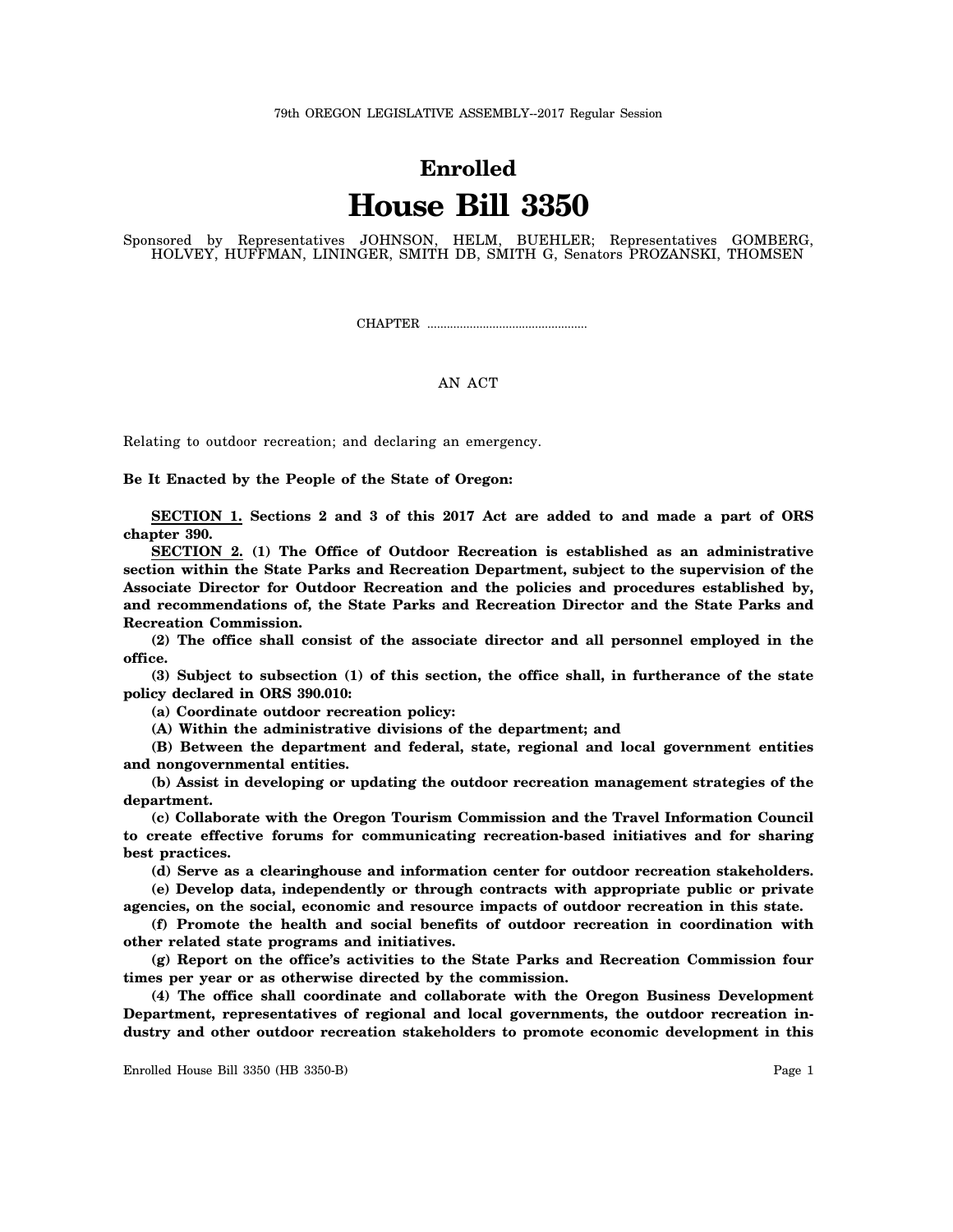**state. In furtherance of promoting economic development, the office may recommend, adopt or assist in the implementation of policies and initiatives that:**

**(a) Encourage development of the outdoor recreation industry in a manner that improves recreational opportunities in this state.**

**(b) Maximize public and private investment in the outdoor recreation industry and in outdoor recreation activities in this state.**

**(c) Enhance quality of life and economic vibrancy in communities across the state.**

**(d) Strike a sensitive balance between development and preservation of the unique natural experience provided by Oregon's outdoor recreation resources, and between motorized and nonmotorized outdoor recreation activities.**

**(e) Take a proactive approach to enhancing regional and local outdoor recreation infrastructure.**

**(5) The office shall annually submit a report to the Legislative Assembly on the impacts of outdoor recreation in this state. The report required under this section may include:**

**(a) Other information about the office's activities; or**

**(b) Recommendations, which may include recommendations for legislation, on policies and initiatives that may be adopted by the legislature, the State Parks and Recreation Department or other state agencies to enhance the experiences of persons engaging in outdoor recreation in this state.**

**SECTION 3. (1) The State Parks and Recreation Director, upon consultation with and the approval of the State Parks and Recreation Commission, shall appoint an Associate Director of Outdoor Recreation to serve as the executive head of the Office of Outdoor Recreation within the State Parks and Recreation Department. The director and the commission shall appoint an individual well qualified by training and experience to serve for a term of four years unless sooner removed by the commission.**

**(2) The associate director shall receive such salary as may be prescribed by law. In addition to salary, subject to applicable law regulating travel and expenses of a state officer, the associate director shall be reimbursed for actual and necessary travel and other expenses incurred in the performance of official duties.**

**(3) The associate director shall be responsible to the State Parks and Recreation Director and the State Parks and Recreation Commission for administration and enforcement of the duties, functions and powers imposed by law upon the office.**

**(4) The associate director shall regularly consult with outdoor recreation representatives to assist the office in carrying out its duties under section 2 of this 2017 Act. When consulting with outdoor recreation representatives, the associate director shall take into consideration geographic and demographic diversity and include feedback from members of the outdoor recreation industry, the environmental community, the natural resources community, other outdoor recreation stakeholders and appropriate state, regional and local governmental entities.**

**SECTION 4. (1) Sections 2 and 3 of this 2017 Act become operative on January 1, 2018.**

**(2) The State Parks and Recreation Commission and the State Parks and Recreation Director may take any action before the operative date specified in subsection (1) of this section to enable the commission and the director to exercise, on and after the operative date specified in subsection (1) of this section, all of the duties, functions and powers conferred on the commission and the director by sections 2 and 3 of this 2017 Act.**

**SECTION 5. There is appropriated to the State Parks and Recreation Department, for the biennium beginning July 1, 2017, out of the General Fund, the amount of \$218,894 for the purpose of carrying out the provisions of sections 2 and 3 of this 2017 Act.**

**SECTION 6. This 2017 Act being necessary for the immediate preservation of the public peace, health and safety, an emergency is declared to exist, and this 2017 Act takes effect July 1, 2017.**